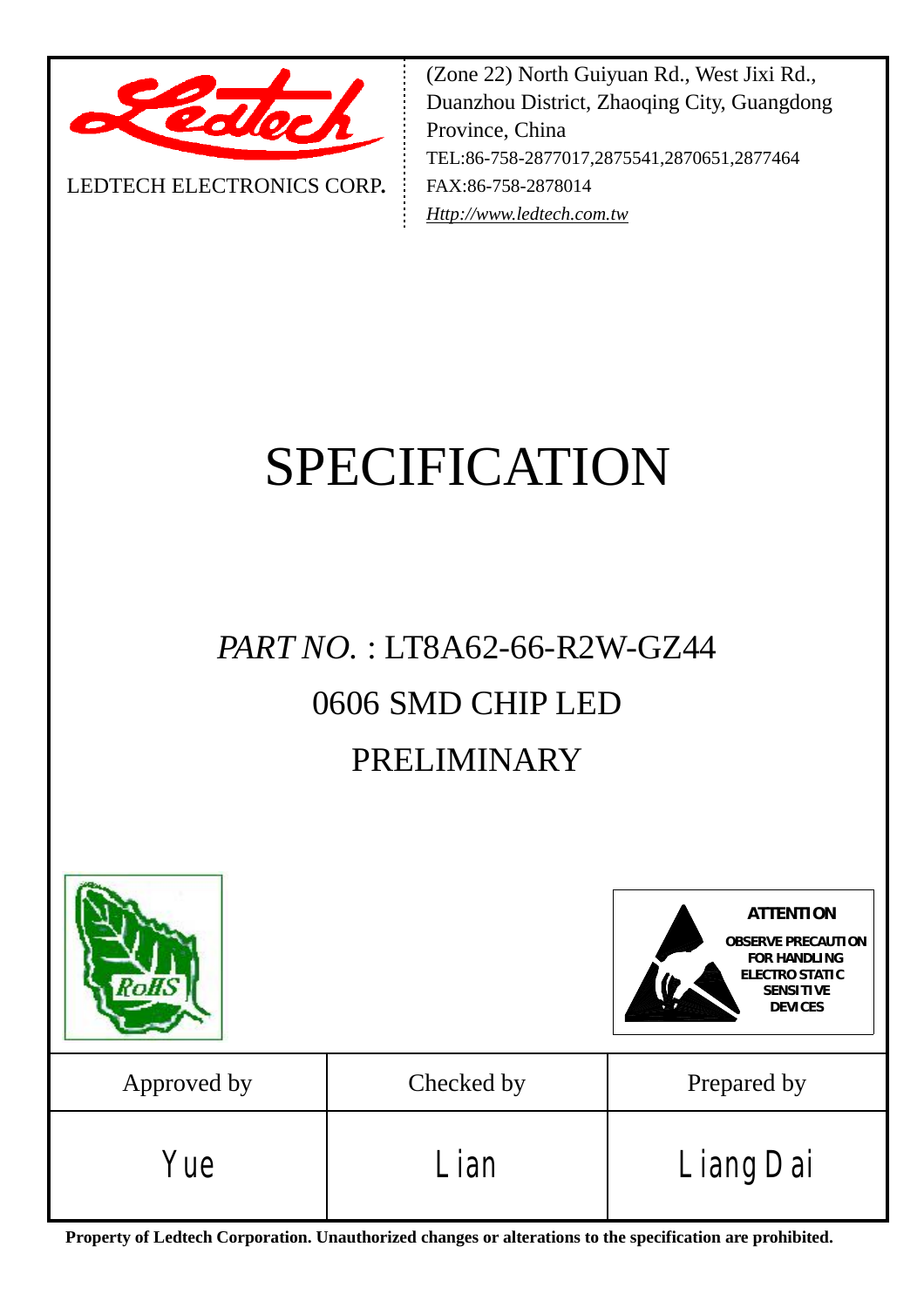

## **MODIFY RECORD**

| TAKE EFFECT DATE | <b>MODIFY ISSUES</b> | <b>REMARKS</b> |
|------------------|----------------------|----------------|
|                  |                      |                |
|                  |                      |                |
|                  |                      |                |
|                  |                      |                |
|                  |                      |                |
|                  |                      |                |
|                  |                      |                |
|                  |                      |                |
|                  |                      |                |
|                  |                      |                |
|                  |                      |                |
|                  |                      |                |
|                  |                      |                |
|                  |                      |                |
|                  |                      |                |
|                  |                      |                |
|                  |                      |                |
|                  |                      |                |
|                  |                      |                |
|                  |                      |                |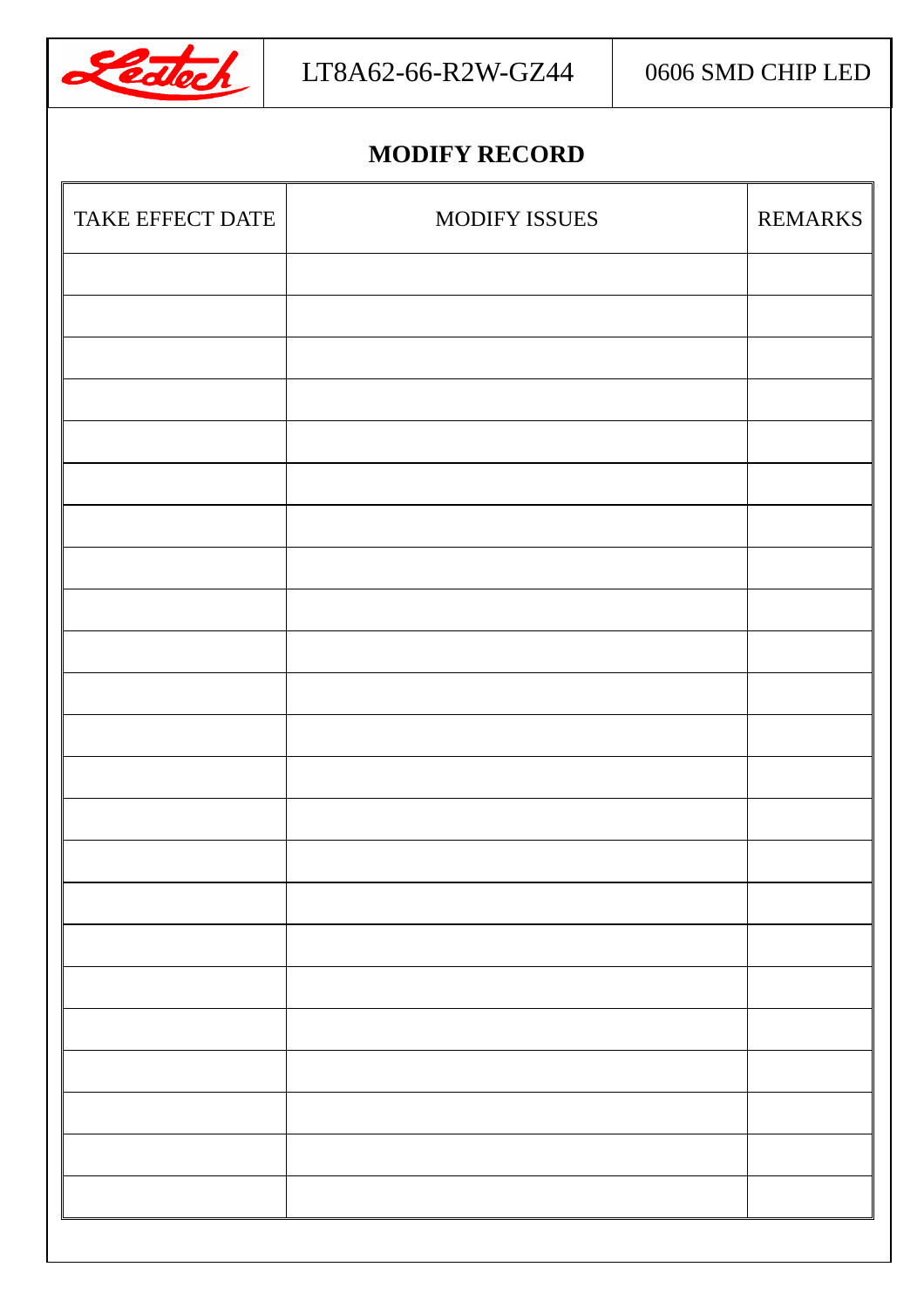

## **Package Dimensions**





#### **Notes:**

- 1. All dimensions are in mm.
- 2. Tolerance is ±0.1mm unless otherwise noted.

## **Description**

| Part No.           | LED Chip       |                       |                         |  |
|--------------------|----------------|-----------------------|-------------------------|--|
|                    | Material       | <b>Emitting Color</b> | Lens Color              |  |
| LT8A62-66-R2W-GZ44 | AlGaInP        | Red                   | <b>Yellow Disffuser</b> |  |
|                    | InGaN/Sapphire | White                 |                         |  |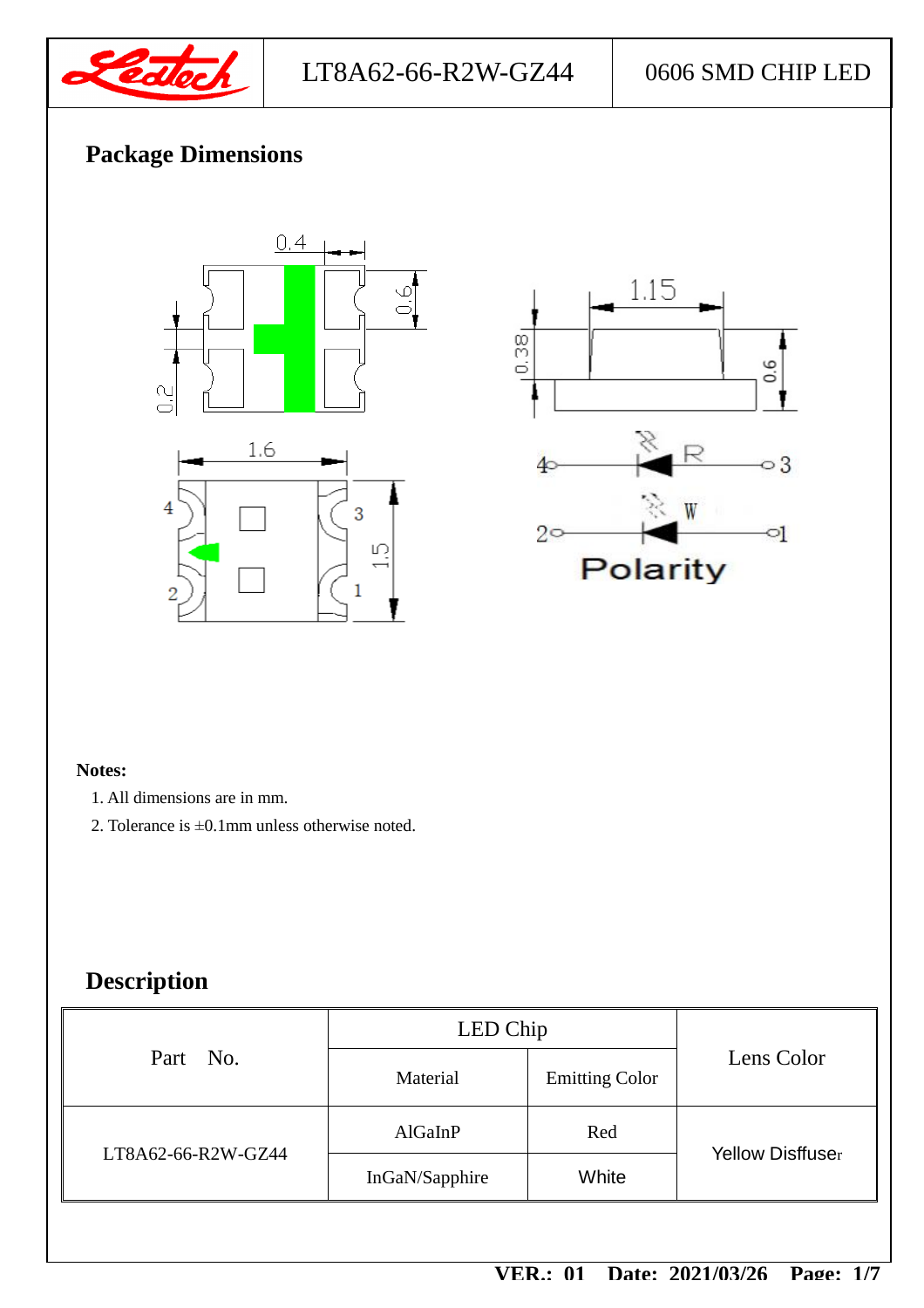

## **Absolute Maximum Ratings at Ta=25**

| Parameter                                | Symbol         | Rating                                      | Unit |             |  |
|------------------------------------------|----------------|---------------------------------------------|------|-------------|--|
|                                          |                | W<br>R                                      |      |             |  |
| <b>Power Dissipation</b>                 | P <sub>D</sub> | 42                                          | 60   | mW          |  |
| Reverse Voltage                          | V <sub>R</sub> | 5                                           |      | V           |  |
| D.C. Forward Current                     | If             | 20                                          |      | mA          |  |
| Peak pulsing current $(1/8$ duty f=1kHz) | If $(Peak)$    | 100                                         |      | mA          |  |
| <b>Operating Temperature Range</b>       | Topr.          | $-40 - 85$                                  |      | $^{\circ}C$ |  |
| <b>Storage Temperature Range</b>         | Tstg.          | $-40 \rightarrow 100$                       |      | $\hat{C}$   |  |
| $ESD(HBM, R=100K\Omega, C=100pF)$        | $- -$          | 2000                                        |      | V           |  |
| Soldering Temperature.                   | Tsol.          | Reflow Soldering: $260^{\circ}$ for 10 sec. |      |             |  |

## **Electrical and Optical Characteristics:**

| <b>Parameter</b>        | <b>Test</b>      | <b>Symbol</b>  |             | <b>Value</b> |            |              | Unit    |
|-------------------------|------------------|----------------|-------------|--------------|------------|--------------|---------|
|                         | <b>Condition</b> |                |             | Min          | <b>Typ</b> | <b>Max</b>   |         |
|                         | If= $20mA$       | $\lambda$ d    | $\mathbf R$ | 615          | $-$        | 630          | nm      |
| Dominant wavelength     | If= $20mA$       | <b>TC</b>      | W           | 6000         | $-$        | 8000         | $\bf K$ |
| Forward voltage         | If= $20mA$       | Vf             | $\mathbf R$ | 1.8          | $- -$      | 2.4          | V       |
|                         |                  |                | W           | 2.6          | $- -$      | 3.4          |         |
| Luminous intensity      | If= $20mA$       | Iv             | $\mathbf R$ | 120          |            | 200          | mcd     |
|                         |                  |                | W           | 1000         | $-$        | 1500         |         |
| Viewing angle at 50% Iv | $If=10mA$        | $2 \theta$ 1/2 |             | $-$          | 120        | $-$          | Deg     |
| Reverse current         | $Vr=5V$          | Ir             |             |              |            | $\mathbf{1}$ | $\mu A$ |

NOTE: 1. Tolerance of luminous intensity is ±10%

2. Tolerance of forward voltage is ±0.05V

3. Tolerance of measurement of dominant wavelength is ±1nm.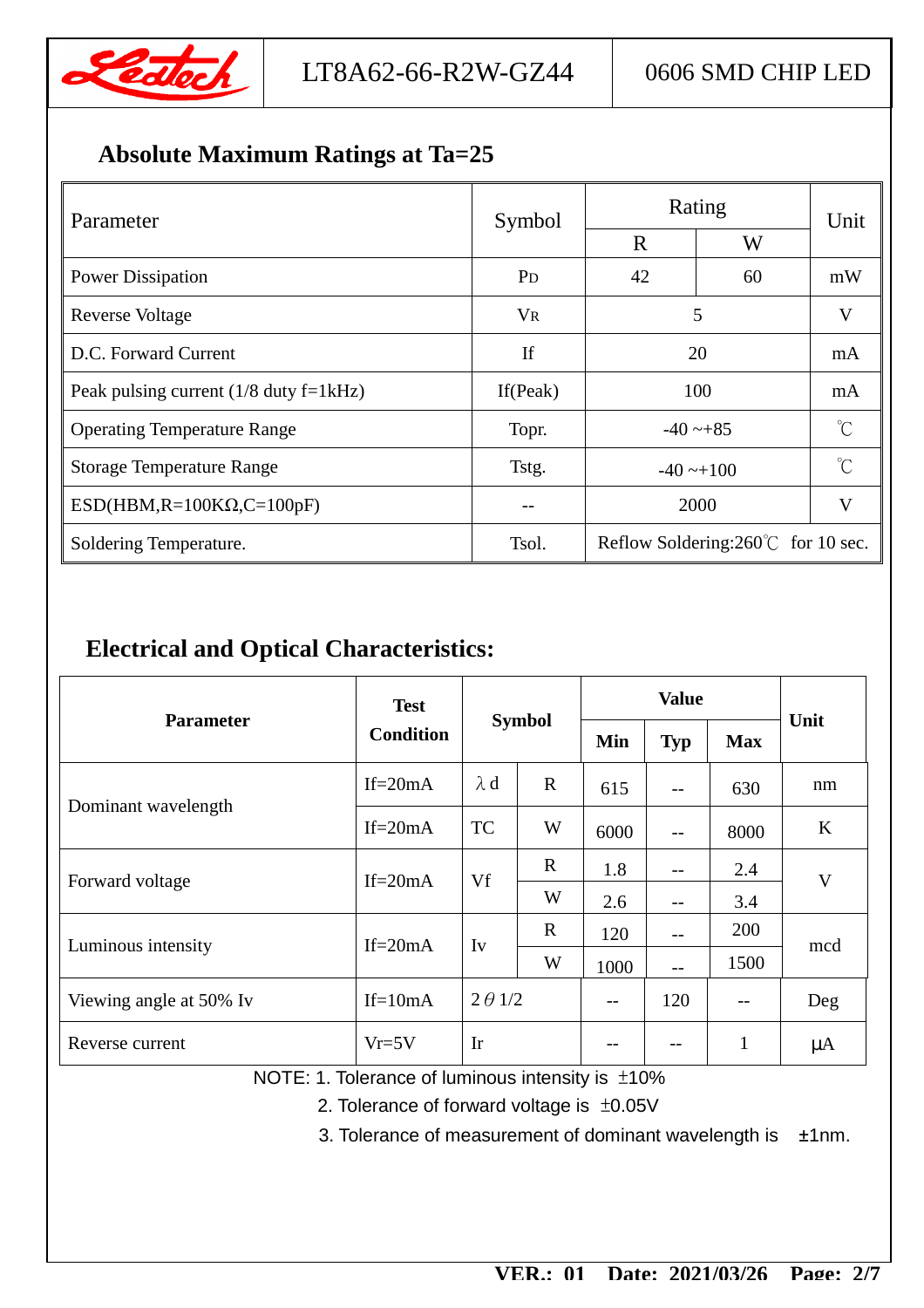

LT8A62-66-R2W-GZ44 0606 SMD CHIP LED

## **Typical Electrical/Optical Characteristic Curves**

**(25℃ Ambient Temperature Unless Otherwise Noted)** 





Forward Current VS. Applied Voltage Forward Current VS. Luminous Intensity



Ambient Temperature VS. Forward Current Radiation Diagram

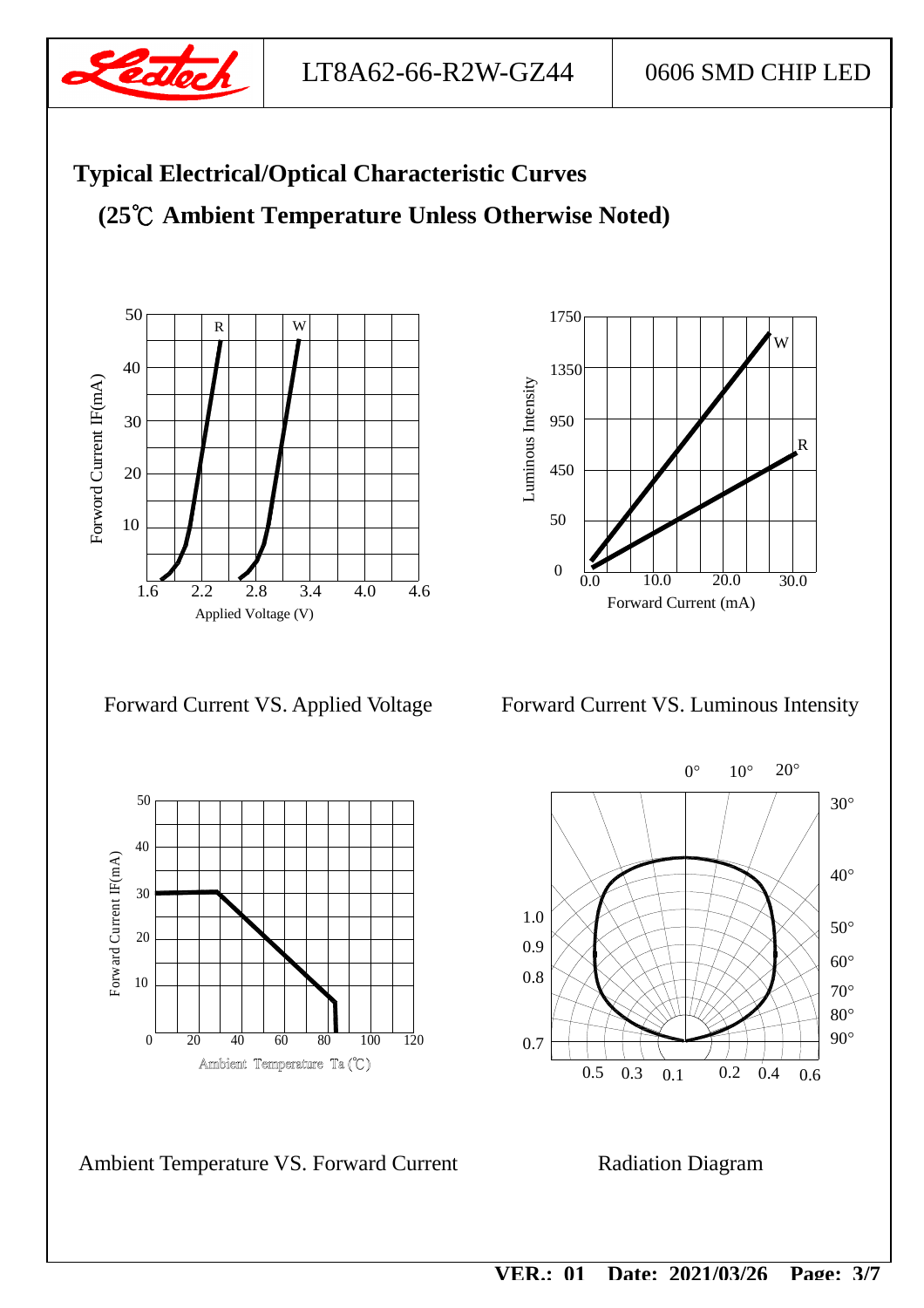

## **Precautions in Use:**

#### Storage

Recommend storage environment

Temperature:  $5^{\circ}$ C $\sim$ 30 $^{\circ}$ C $(41^{\circ}$ F $\sim$ 86 $^{\circ}$ F)

Humidity: 60% RH Max.

Moisture measures: Please refer to Moisture-sensitive label on reels package bags.

If unused LEDs remain, they should be stored in moisture proof packages, such as sealed container with packages of moisture absorbent material (silica gel). It is also recommended to return the LEDs to the original moisture proof bag and to reseal the moisture proof bag again.

Fold the opened bag firmly and keep in dry environment.

#### Soldering

#### **Reflow Soldering**

Recommend use of upper and lower heater type reflow furnace.

240℃ Max for up to 10 seconds, one time only.

Pre-heat is 150℃ Max for up to 2 minutes Max.

In case of screen-printing, keep metal mask thickness between 0.2mm and 0.3mm.

#### Cleaning

Surface condition of this device may change when organic solvents such as

trichloroethylene or acetone were applied.

Avoid using organic solvent.

Recommend ultrasonic method 300W Max.

#### Packaging

EIA-481A standard package.

In 8mm tape on 4000 pcs diameter reels sealed in vapor/ESD barrier bags.

## Reflow Temp/Time:

(Lead Solder) (Lead-Free Solder)

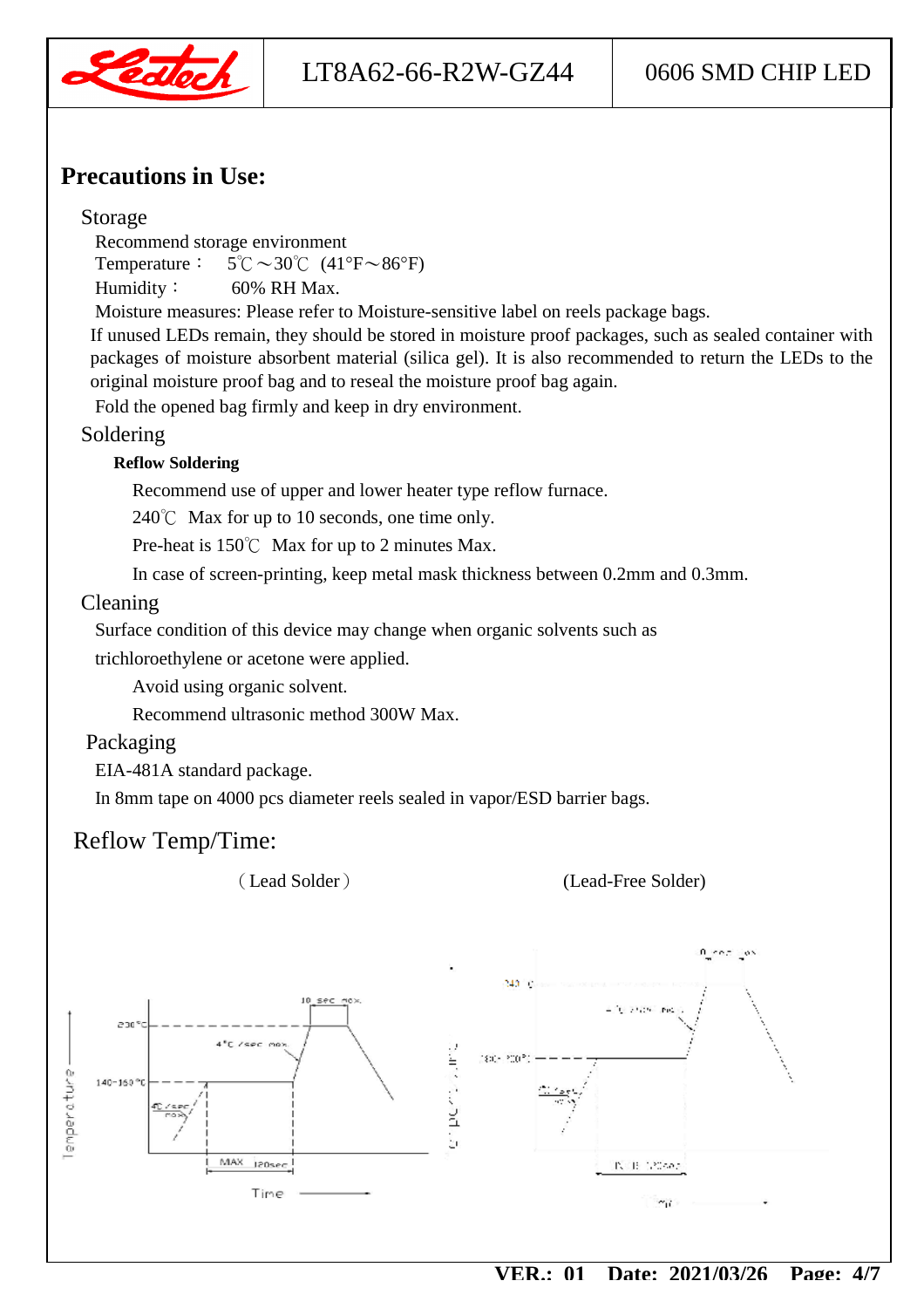

## **Reflow Soldering Pad Dimensions**

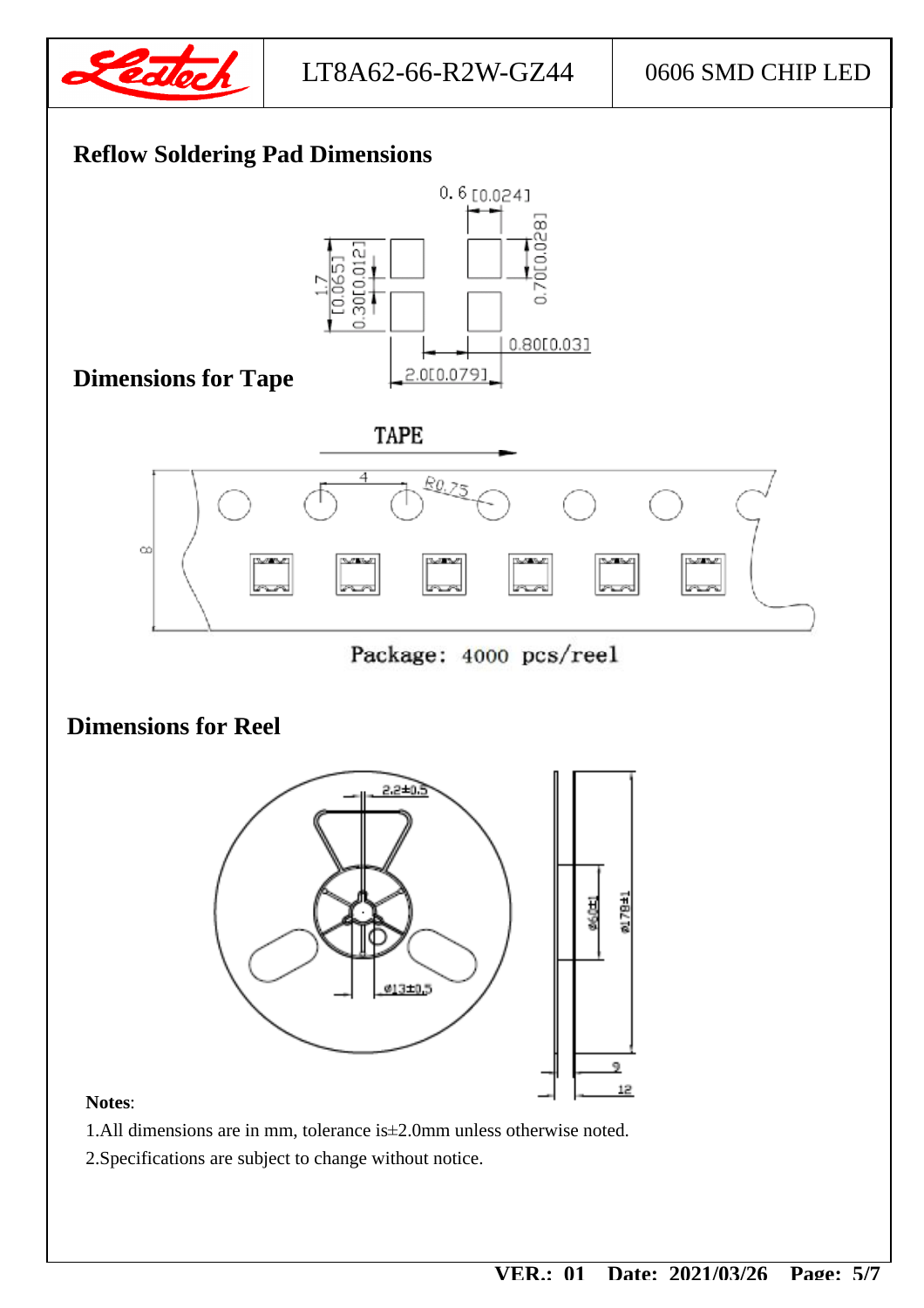

### **Dimensions for Tape**



#### **Notes:**

Reeled products (numbers of products are 4,000pcs) packed in a seal off moisture-proof bag along with a desiccant one by one, ten moisture-proof bag of maximums (total maximum number of products are 40,000pcs) packed in an inside box (about size: 240x 220x 120mm) and four inside boxes of maximums are put in the outside box (about size: 460mm x 246mm x 250mm) Together with buffer material, and it is packed. (Part No., Lot No., quantity should appear on the label on the moisture-proof bag, part No. And quantity should appear on the label on the cardboard box.) The number of the loading steps of outside box (cardboard box) has it to three steps.